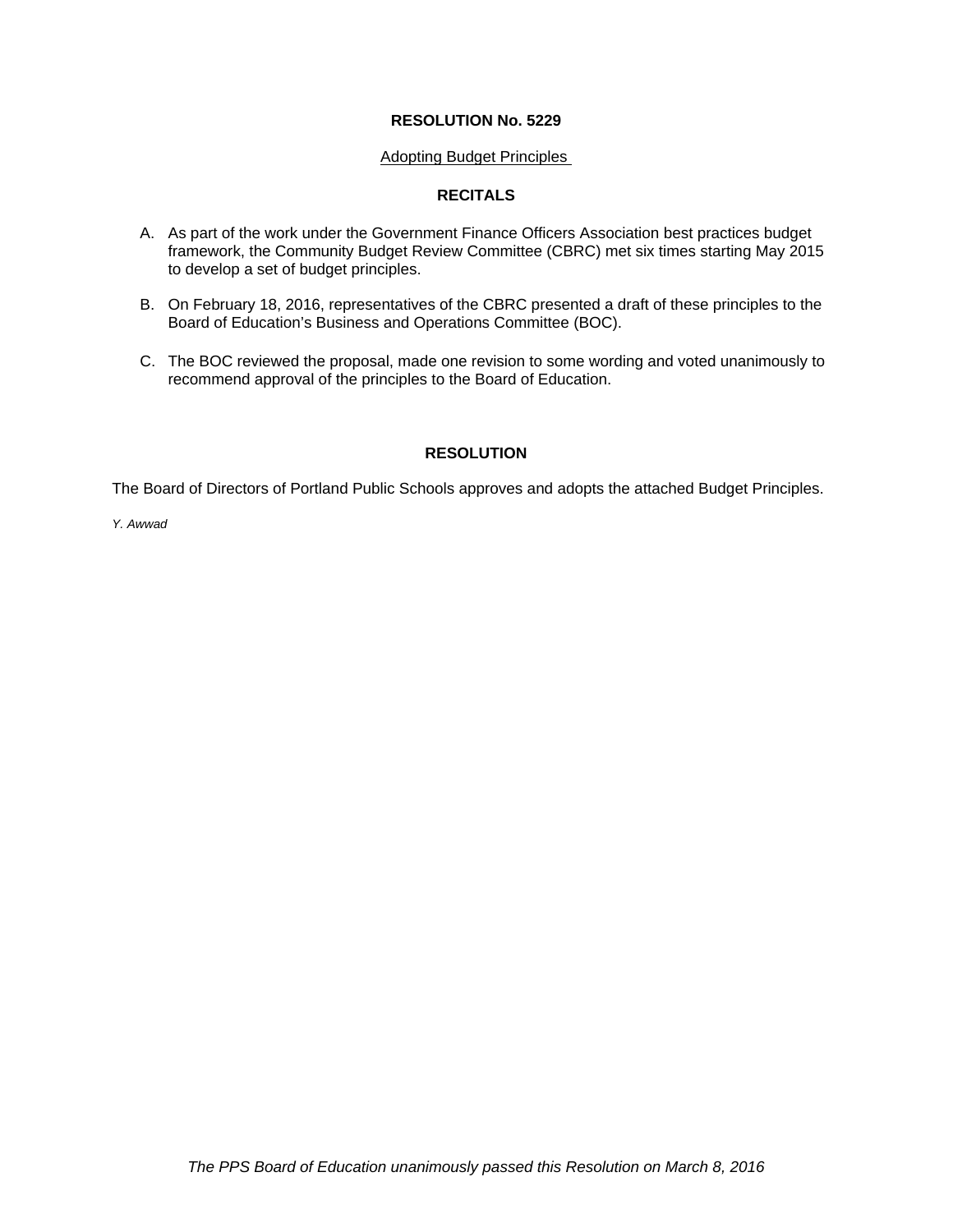## **Budget Principles**

Recommend by CBRC, February 18, 2016 Recommended by Business & Operations Committee

#### **Background**

Budgeting principles set forth the ideals that the district's decision makers will adhere to as they develop the budget and can help counteract the tendency to induct short-term emotion into decisions that have longterm consequences. Principles are important for creating a shared understanding of the overarching values that underpin budget development. Finally, because principles are broader ideas about what the budget process ought to look like, they are more accessible to elected officials and the public than budget policies, which are more technical.

#### **Recommendation**

The CBRC recommends that Portland Public Schools adopt the following set of budget principles to help frame and guide budget deliberations.

## **Providing Students with an Exceptional Educational Experience and Ensuring their Academic Success Should Drive the Budget Process**

Clear goals for an exceptional educational experience and the academic success of our students should guide how resources are allocated, how progress is tracked, and how budget decisions are made to prioritize programs and strategies.

#### **Decisions Should Be Driven By Data**

Programs and service providers should be selected based on qualitative and quantitative data on student outcomes, both in terms of academic success and students' whole educational experience. Data should include input from relevant stakeholders. Programs and providers that have a demonstrated track record of success in achieving the district's desired goals should be prioritized for funding.

### **Base Resourcing Decisions on Cost‐Effectiveness**

The budget process should seek to allocate available dollars optimally, in a way that will create the most benefit for children given the costs. Prioritize strategies and programs with proven cost-effectiveness. Strategies and programs that have proven to produce larger gains in student learning relative to their cost should be given priority for funding. Programs that are chosen should be implemented fully and faithfully even if that means fewer programs.

### **Prioritize the Core Program in All Schools**

Ensure there are sufficient resources for the core program, including core instruction and ongoing, comprehensive, and systemic professional development, as well as school-based instructional support for teachers and students.

Furthermore, the district must provide resources for the most impactful supplementary strategies and interventions for students who do not perform within the expected parameters in the core program. This includes all students, but most importantly the extra help or interventions made available by federal Title I and state compensatory education programs, and for subgroups including special education students, English Language Learners and other historically underserved populations.